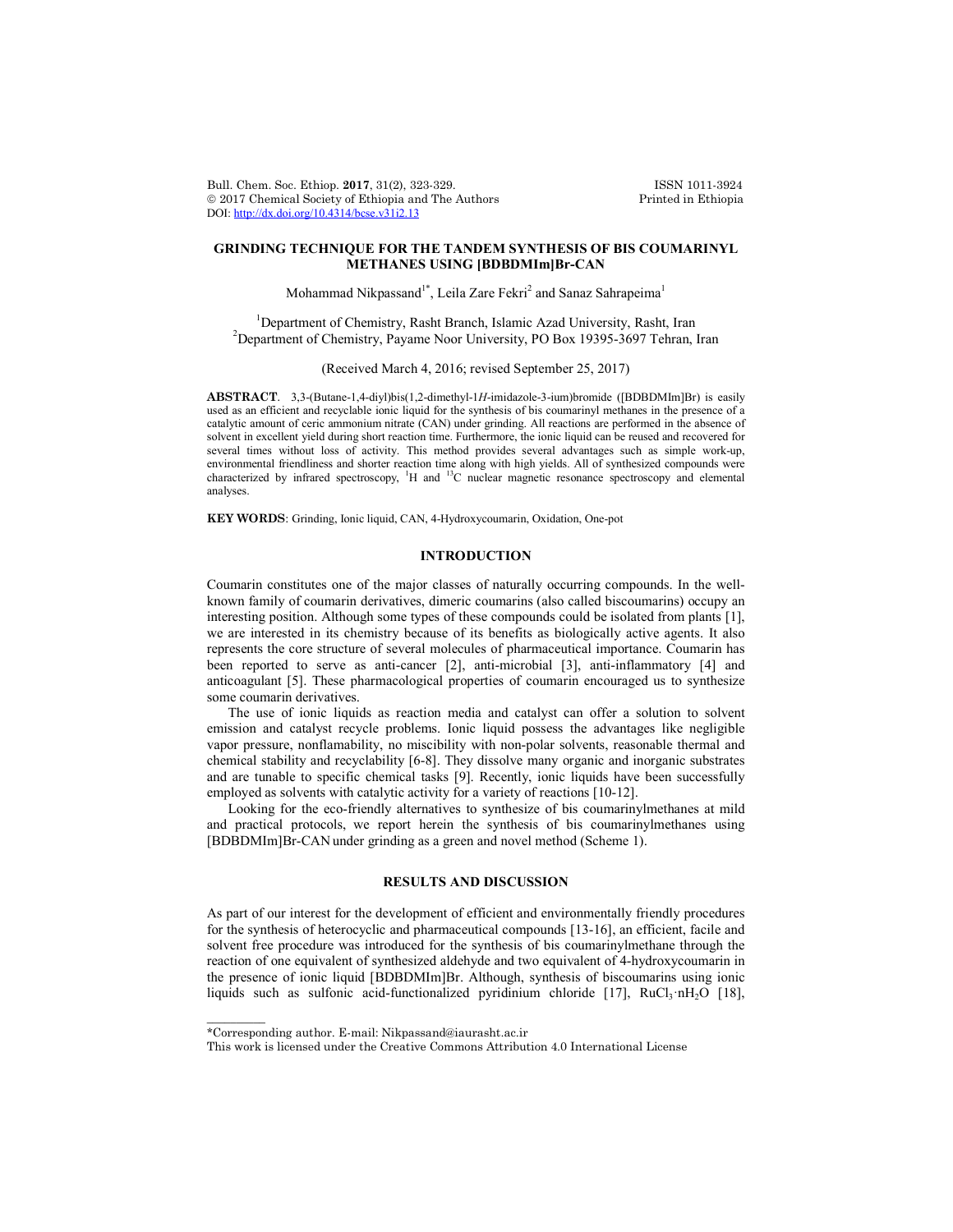[bmim]BF<sub>4</sub> [19], SO<sub>3</sub>H-functionalized benzimidazolium cation [20], NaHSO<sub>4</sub>/SiO<sub>2</sub>/Indion 190 resin [21], [MIM(CH<sub>2</sub>)<sub>4</sub>SO<sub>3</sub>H][HSO<sub>4</sub>][22] and choline chloride–oxalic acid [23] was reported, however, in all of these reported methods aldehydes were used as substrate and most of these suffer from environmental pollution, expensive reagents or catalysts, long reaction time, exotic reaction conditions, unsatisfactory yields and complicated operations. In order to make this reaction simple and green, herein, we used ionic liquid [BDBDMIm]Br to the synthesis of bis coumarinylmethanes through the one-pot reaction of 4-hydroxycoumarin and various benzylalcohols at room temperature (Scheme 1).



Scheme 1. Synthesis of bis-coumarinylmethanes using [BDBDMIm]Br-CAN under grinding.

To investigate the efficiency of catalyst, some of other catalyst was checked in the model reaction for the synthesis of **3a**. All the reactions were carried out with catalytic amounts of catalysts. As shown in Table 1 the best results gained with 0.4 mmol (4 mmol %) of [BDBDMIm]Br (Table 1; Entry 11).

| Entry                 | Catalyst                       | Catalyst amount/1 mmol of<br>aldehyde | Reaction<br>condition | Time (min) | Yield $(\% )$ |
|-----------------------|--------------------------------|---------------------------------------|-----------------------|------------|---------------|
|                       |                                |                                       |                       |            |               |
|                       | $H_2SO_4$                      | 4 drops                               | Reflux                | 240        | 55            |
| 2                     |                                | $0.2$ mmol                            | Reflux                | 360        | 63            |
| 3                     | Montmorillonite K10            | 0.2 <sub>g</sub>                      | Reflux                | 240        | 72            |
| 4                     | Montmorillonite KSF            | 0.2 g                                 | Reflux                | 240        | 72            |
| 5                     | Fe <sub>3</sub> O <sub>4</sub> | $0.2$ mmol                            | Reflux                | 180        | 78            |
| 6                     | ZnCb                           | $0.2$ mmol                            | Reflux                | 210        | 70            |
| 7                     | [BMIM]Br                       | $0.4$ mmol                            | Neat, r.t.            | 60         | 80            |
| 8                     | <b>BMIMJOH</b>                 | $0.4$ mmol                            | Neat, r.t.            | 60         | 76            |
| 9                     | BDBDMIm]Br                     | $0.2$ mmol                            | Neat, r.t.            | 30         | 85            |
| 10                    | BDBDMIm]Br                     | $0.4$ mmol                            | Neat, r.t.            | 20         | 94            |
| 11<br>20 <sup>2</sup> | [BDBDMIm]Br                    | $0.6$ mmol                            | Neat, r.t.            | 20         | 98            |

Table 1. Effect of catalyst and catalyst amount for the synthesis of 3a using 0.55 g of CAN<sup>a</sup>.

a Solvent in the entries 1-6 was water.

The reaction yields in the presence of ionic liquid were increased and the reaction times were dramatically shortened to 15-30 min. Therefore, using of ionic liquid exhibited some advantages over the classical condition by improving the reaction yields and reducing the reaction time (Scheme 2).

In the first step, we select **1a** as a model substrate and treated it with 4-hydroxycoumarin in the presence of 0.4 mmol [BDBDMIm]Br and 0.55 g of CAN under solvent free reaction. The same reaction was carried out with 0.2, 0.4 and 0.6 mmol of the ionic liquid, respectively. The best results were obtained using 0.6 mmol of the catalyst with complete conversion within 20 min and in 98% yields.

Bull. Chem. Soc. Ethiop. **2017**, 31(2)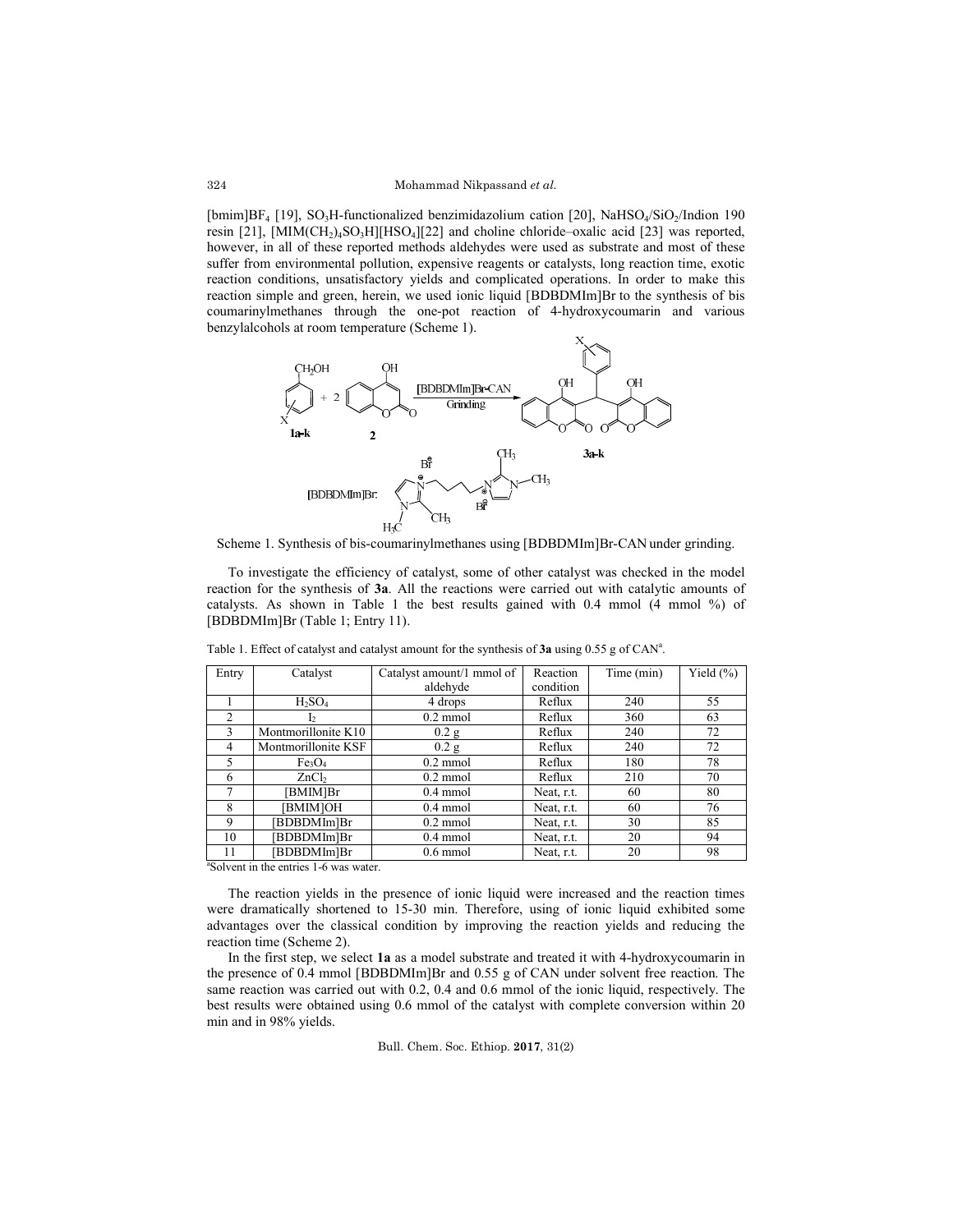Grinding technique for the tandem synthesis of bis coumarinyl methanes



Scheme 2. A possible mechanism for the synthesis of bis coumarinylmethanes.

To investigation of generality of this method some benzyl alcohols bearing electron withdrawing or electron releasing substituents were checked. The results were presented in Table 2.

| Compound       | X       | Time (min) | Yield $(\%)^b$ | $Mp(^{o}C)$ |          | Ref                |
|----------------|---------|------------|----------------|-------------|----------|--------------------|
|                |         |            |                | Found       | Reported |                    |
| 3a             | $4-NO2$ | 20         | 98             | 231-233     | 232-234  | [24]               |
| 3b             | $3-NO2$ | 20         | 98             | 233-235     | 234-236  | [25]               |
| 3c             | $2-NO2$ | 45         | 89             | 201-203     | 202      | [24]               |
| 3d             | $4-Br$  | 25         | 92             | 265-267     | 267      | $[25]$             |
| 3e             | $3-Br$  | 60         | 90             | 286-288     | 287      | [24]               |
| 3f             | $4-C1$  | 30         | 92             | 255-256     | 256-258  | $\lceil 24 \rceil$ |
| 3g             | $3-C1$  | 45         | 90             | 254-256     |          |                    |
| 3 <sub>h</sub> | $2-C1$  | 60         | 87             | 223-224     | 224      | [21]               |
| 3i             | $4-F$   | 20         | 92             | 212-214     | 214      | [25]               |
| 3j             | $4-OH$  | 45         | 90             | 223-225     | 22-224   | [21]               |
| 3k             | $3-OH$  | 45         | 90             | 218-220     |          |                    |
| 31             | $2-OH$  | 60         | 82             | 253-255     | 254-256  | [24]               |
| 3m             | H       | 60         | 90             | 254-255     | 256-258  | [24]               |

Table 2. Synthesis of biscoumarinylmethane **3a-k** using [BDBDMIm]Br at room temperature. *a*

<sup>a</sup>All products were characterized by their physical constant, comparison with authentic samples, IR and NMR spectroscopy. <sup>b</sup>Yields based upon starting aldehyde.

Bull. Chem. Soc. Ethiop. **2017**, 31(2)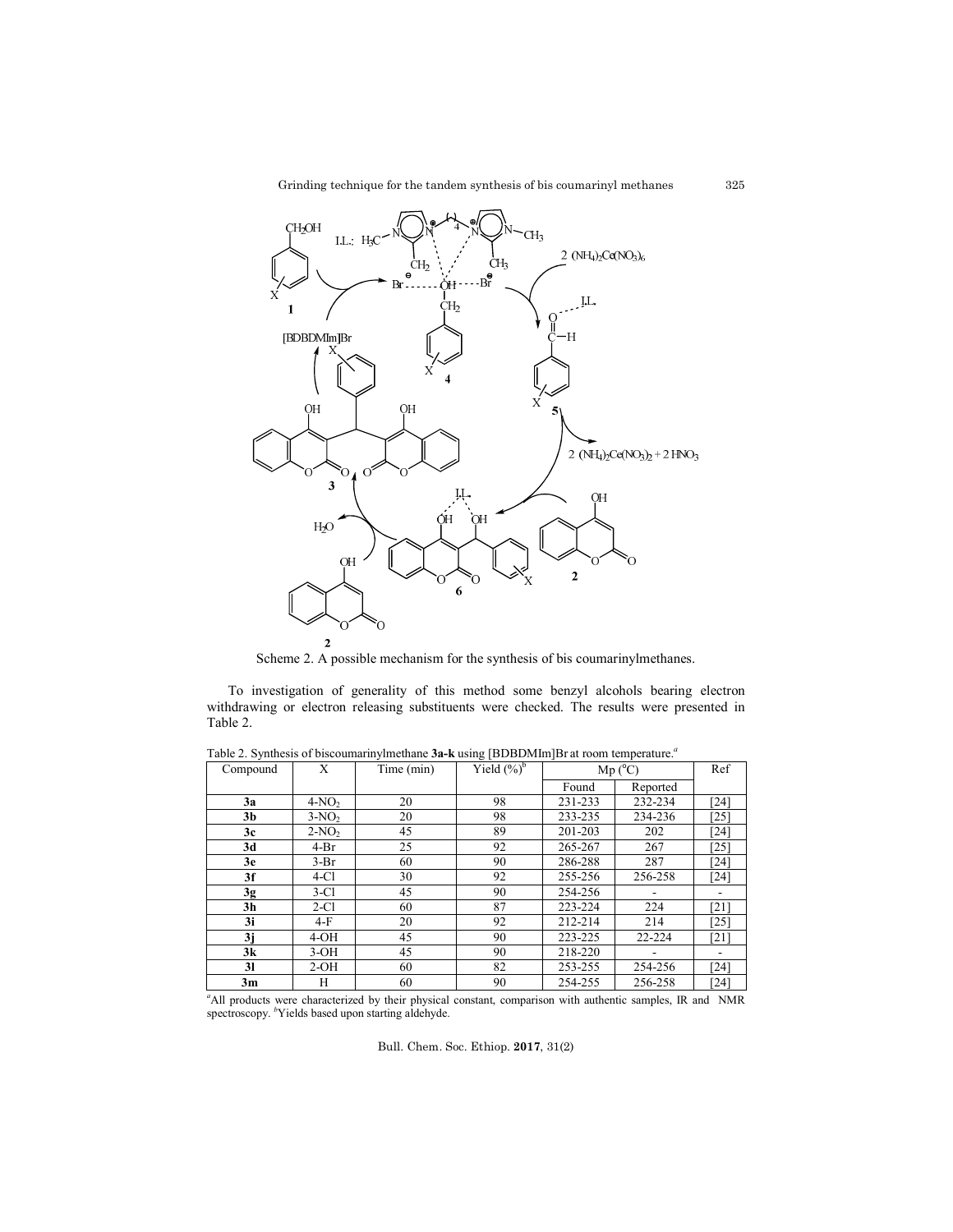#### Mohammad Nikpassand *et al.*

In order to investigate the reusability of [BDBDMIm]Br, a recycling experiment was conducted. The catalyst could be recycled up to five times without significant loss of activity (Table 3).

Table 3. Evaluation of reusability of [BDBDMIm]Brfor the synthesis of **3a**.

| Run                              |         |                    |          |          |         |          |
|----------------------------------|---------|--------------------|----------|----------|---------|----------|
| m.<br>(m <sub>1</sub> )<br>1 ime | o٥<br>∸ | $\mathcal{L}$<br>∸ | o٥<br>∠∪ | - -      | o۵<br>∼ | <u>_</u> |
| (0/2)<br>Yield                   | o٥      | QQ                 | 96       | o٥<br>٠. | $\sim$  | οu       |

A possible mechanism for the synthesis of bis coumarinylmethane derivatives (Scheme 2) is proposed. It is assumed that the reaction may proceed initially through full activation by polarization of benzyl alcohols with [BDBDMIm]Br to form intermediate **4**. Next, benzyl alcohols convert to benzaldehydes 5 by oxidation with CAN  $((NH_4)_2Ce(NO_3)_6)$ . In fact oxidation state of Ce(IV) changes to oxidation state in  $(NH<sub>4</sub>)<sub>2</sub>Ce(NO<sub>3</sub>)<sub>5</sub> (Ce(III))$  and nitric acid [26, 27]. Then nucleophilic addition of 4-hydroxycoumarin to intermediate **5** affords **6**. Finally, nucleophilic attack of second 4-hydroxycoumarin to compound **6** and dehydration lead to compound **3**.

### **CONCLUSIONS**

In conclusion, we have investigated the ionic liquid [BDBIM]Br as a mild and efficient catalyst for the synthesis of substituted biscoumarin compounds. The remarkable advantages offered by this method are: catalyst is inexpensive, non-toxic, easy handling and reusable, simple work-up procedure, short reaction time, high yields of product with better purity and green aspect by avoiding toxic catalyst and hazardous solvent. To the best of our knowledge this is the first report on synthesis of biscoumarin compounds using ionic liquid [BDBDMIm]Br.

#### **EXPERIMENTAL**

Melting points were measured on an Electrothermal 9100 apparatus. Chemicals were purchased from Merck and Fluka and used as purchased. Melting points were measured on an Electrothermal 9100 apparatus and are uncorrected.  $\rm{^{1}H}$  NMR and  $\rm{^{13}C}$  NMR spectra were obtained on a Bruker DRX 500 Avance spectrometer in CDCl<sub>3</sub> and DMSO- $d_6$  as solvent and with TMS as internal standard. FT-IR spectra were recorded on a Shimadzu FT-IR-8400S spectrometer. Elemental analyses were recorded on a Carlo-Erba EA1110CNNO-S analyzer.

#### *General procedure for preparation of compounds 3a-k*

A mixture containing benzyl alcohol (1 mmol), 4-hydroxycoumarin (2 mmol) and 4 mmol% of [BDBDMIm]Br [16] and 0.55 g of CAN was stirred at room temperature for the required reaction times. The progress of the reaction was monitored by TLC (EtOAc : petroleum ether 1:2). Having completed the reaction, we extracted the product with  $CHCl<sub>3</sub>/H<sub>2</sub>O$ . After separation of phases and evaporation of the organic phase and recrystallization of the residue, the pure product was obtained. The aqueous phase was concentrated under reduced pressure, washed with Et<sub>2</sub>O, and evaporated under reduced pressure to recover the ionic liquid for subsequent use.

### *Selected spectral data*

*4-Hydroxy-3-((4-hydroxy-2-oxo-2H-chromen-3-yl)(4-nitrophenyl)methyl)-2H-chromen-2-one (3a)*. Yellow solid, IR (KBr) ( $v_{\text{max}}$ , cm<sup>-1</sup>): 3433, 1662, 1561, 1608, 1520, 1348, 1103; <sup>1</sup>H NMR

Bull. Chem. Soc. Ethiop. **2017**, 31(2)

326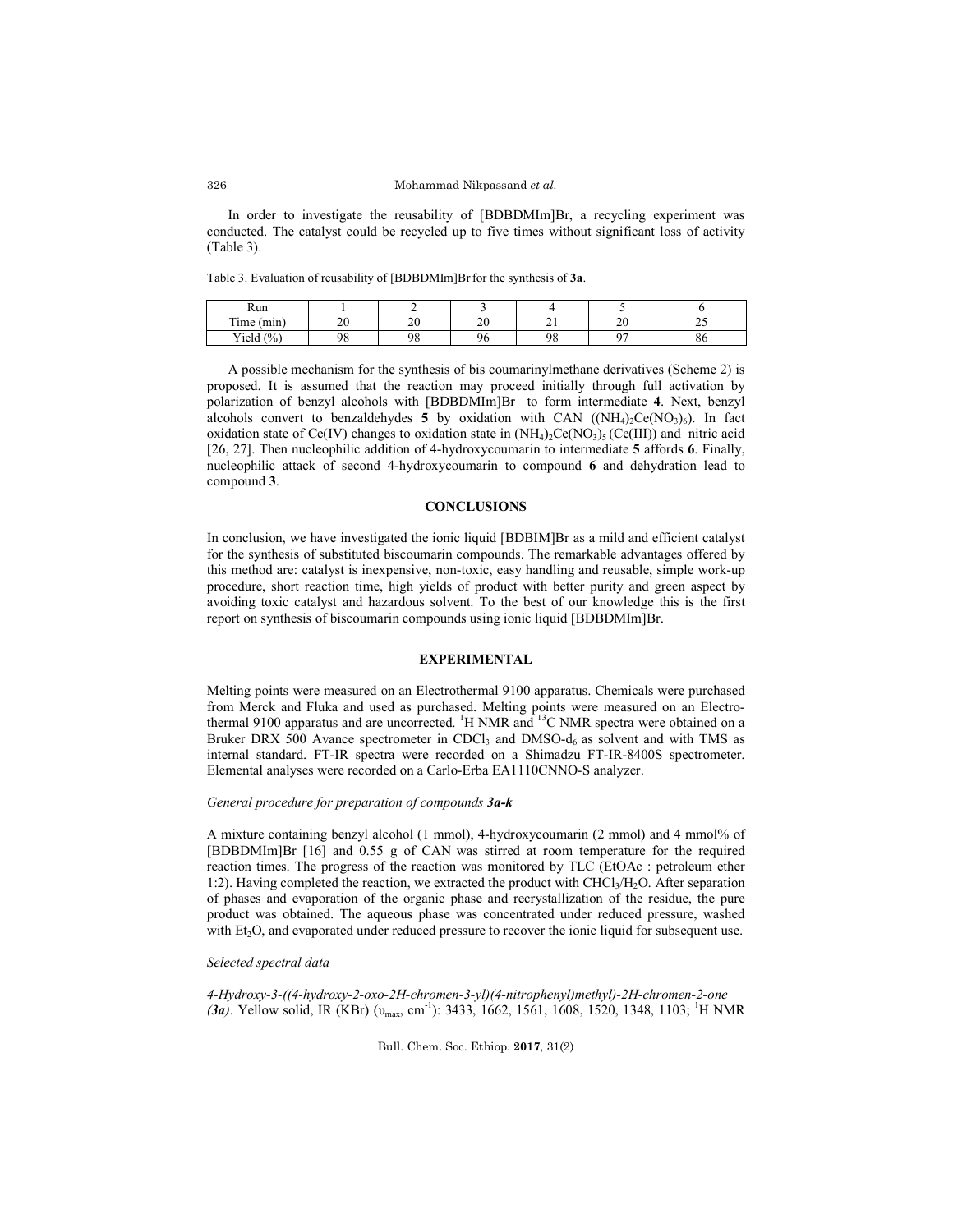(400 MHz, DMSO-*d6*) δ: 6.40 (s, 1H), 6.84 (s, br., 2H), 7.30-7.42 (m, 6H), 7.58 (s, br., 2H), 7.88 (d, *J* = 6.7 Hz, 2H), 8.08 (d, *J* = 6.7 Hz, 2H); 13C NMR (100 MHz, DMSO-*d6*, δ/ ppm): 36.8, 103.4, 116.0, 118.5, 123.3, 123.7, 124.1, 128.2, 131.9, 145.6, 150.1, 152.5, 164.5, 166.4. Anal calc. for C<sub>25</sub>H<sub>15</sub>NO<sub>8</sub>: C, 65.65; H, 3.31; N, 3.06. Found: C, 65.63; H, 3.29; N, 3.08.

*4-Hydroxy-3-((4-hydroxy-2-oxo-2H-chromen-3-yl)(3-nitrophenyl)methyl)-2H-chromen-2-one (3b).* Cream solid, IR (KBr) (υmax, cm-1 ): 3428, 3079, 1658, 1611, 1564, 1528, 1347, 1102, 1058. 1 H NMR (400 MHz, DMSO-*d6*) δ: 6.39 (s, 1H), 7.27-7.35 (m, 4H), 7.50-7.57 (m, 4H), 7.86 (d, 1H, *J* = 8.0 Hz), 7.92 (s, 1H), 8.03 (d, 1H, *J* = 8.0 Hz).

*4-Hydroxy-3-((4-hydroxy-2-oxo-2H-chromen-3-yl)(2-nitrophenyl)methyl)-2H-chromen-2-one (3c)*. Cream solid, IR (KBr) (υmax, cm-1 ): 3429, 3075, 2930, 1656, 1609, 1562, 1354, 1522, 1069; 1 H NMR (400 MHz, DMSO-*d6*) δ: 5.14 (s, 1H), 7.26-7.33 (m, 4H), 7.40 (d, 2H, *J* = 7.6 Hz), 7.42-7.58 (m, 3H), 7.66 (d, 1H,  $J = 7.6$  Hz), 7.84 (d, 2H,  $J = 8.0$  Hz); <sup>13</sup>C NMR (100 MHz, DMSO-*d6*): 34.4, 103.6, 116.1, 117.7, 123.7, 123.8, 124.1, 127.2, 130.0, 131.9, 132.2, 134.7, 149.5, 152.3, 163.4, 165.0.

*3-((4-Fluorophenyl)(4-hydroxy-2-oxo-2H-chromen-3-yl)methyl)-4-hydroxy-2H-chromen-2-one (3i)*. Cream solid, IR (KBr) ( $v_{\text{max}}$ , cm<sup>-1</sup>): 3424, 1670, 1610, 1561, 1099; <sup>1</sup>H NMR (400 MHz, DMSO-*d6*) δ: 6.36 (s, 1H), 7.05 (t, 2H, *J* = 8.0 Hz), 7.19-7.29 (m, 2H), 7.31 (t, 2H, *J* = 8.8 Hz), 7.37 (d, 2H, *J* = 8.0 Hz), 7.59 (td, 2H, *J* = 8.4 , 2.0 Hz), 7.91 (dd, 2H, *J* = 8.0 , 2.0 Hz, 2H); 13C NMR (100 MHz, DMSO-*d6*): 35.5, 104.3, 115.0, 116.1, 117.7, 124.0, 128.8, 132.2, 132.8, 135.7, 152.3, 159.5, 161.9 , 165.1.

*3-((4-Bromophenyl)(4-hydroxy-2-oxo-2H-chromen-3-yl)methyl)-4-hydroxy-2H-chromen-2-one (3d).* Cream solid, IR (KBr) (υmax, cm-1 ): 3421, 3071, 2938, 1669, 1610, 1561, 1488, 1096, 765. <sup>1</sup> <sup>1</sup>H NMR (400 MHz, DMSO-*d*<sub>6</sub>) δ: 6.33 (s, 1H), 7.12 (d, 2H, *J* = 8.0 Hz), 7.34-7.42 (m, 4H), 7.59 (t, 4H, *J* = 7.6 Hz), 7.90 (d, 2H, *J* = 7.6 Hz). 13C NMR (100 MHz, DMSO-d6): 35.8, 104.0, 116.1, 117.9, 118.7, 123.9, 124.0, 129.2, 131.0, 132.1, 139.7, 152.3, 164.8, 165.4.

*3-((3-Bromophenyl)(4-hydroxy-2-oxo-2H-chromen-3-yl)methyl)-4-hydroxy-2H-chromen-2-one (3e*). Pink solid, IR (KBr) ( $v_{\text{max}}$ , cm<sup>-1</sup>): 3421, 3074, 1664, 1609, 1561, 1498, 1095, 765. <sup>1</sup>H NMR (400 MHz, DMSO-*d6*) δ: 6.35 (s, 1H), 7.10 (s, br, 3H), 7.31-7.36 (m, 7H), 7.58 (t, 2H, *J* = 7.2 Hz), 7.90 (d, 2H, *J* = 7.2 Hz).<sup>13</sup>C NMR (100 MHz, DMSO-d6): 36.1, 103.7, 116.0, 118.1, 121.7, 123.8, 124.0, 126.1, 128.6, 129.4, 130.3, 132.0, 143.6, 152.3, 164.7, 165.7).

*3-((4-Chlorophenyl)(4-hydroxy-2-oxo-2H-chromen-3-yl)methyl)-4-hydroxy-2H-chromen-2-one (3f).* Cream solid, 300 °C, IR (KBr) ( $v_{\text{max}}$ , cm<sup>-1</sup>): 3434, 1668, 1613, 1562, 1495, 1093, 767. <sup>1</sup>H NMR (400 MHz, DMSO-*d6*) δ: 6.28 (s, 1H), 7.14 (d, 2H, *J* = 8.0 Hz), 7.24-7.35 (m, 6H), 7.57  $(t, 2H, J = 8.0 \text{ Hz})$ , 7.88  $(d, 2H, J = 8.0 \text{ Hz})$ .

*3-((3-Chlorophenyl)(4-hydroxy-2-oxo-2H-chromen-3-yl)methyl)-4-hydroxy-2H-chromen-2-one (3g)*. Pink solid, IR (KBr) ( $v_{\text{max}}$ , cm<sup>-1</sup>): 3398, 3074, 1665, 1610, 1562, 1489, 1098, 764. <sup>1</sup>H NMR (400 MHz, DMSO-*d6*) δ: 6.34 (s, 1H), 7.12-7.37 (m, 1H), 7.59 (t, 2H, *J* = 7.2 Hz), 7.92 (d, 2H,  $J = 8.0$  Hz).

*3-((2-Chlorophenyl)(4-hydroxy-2-oxo-2H-chromen-3-yl)methyl)-4-hydroxy-2H-chromen-2-one (3h)*. Yellow solid, IR (KBr) ( $v_{\text{max}}$ , cm<sup>-1</sup>): 3429, 1658, 1612, 1562, 1495, 1053, 759. <sup>1</sup>H NMR (400 MHz, DMSO-*d6*) δ: 6.16 (s, 1H), 7.16-7.23 (m, 2H), 7.27-7.37 (m, 6H), 7.56 (t, 1H, *J* = 7.6 Hz),  $7.89$  (d,  $1H, J = 8.0$  Hz).

Bull. Chem. Soc. Ethiop. **2017**, 31(2)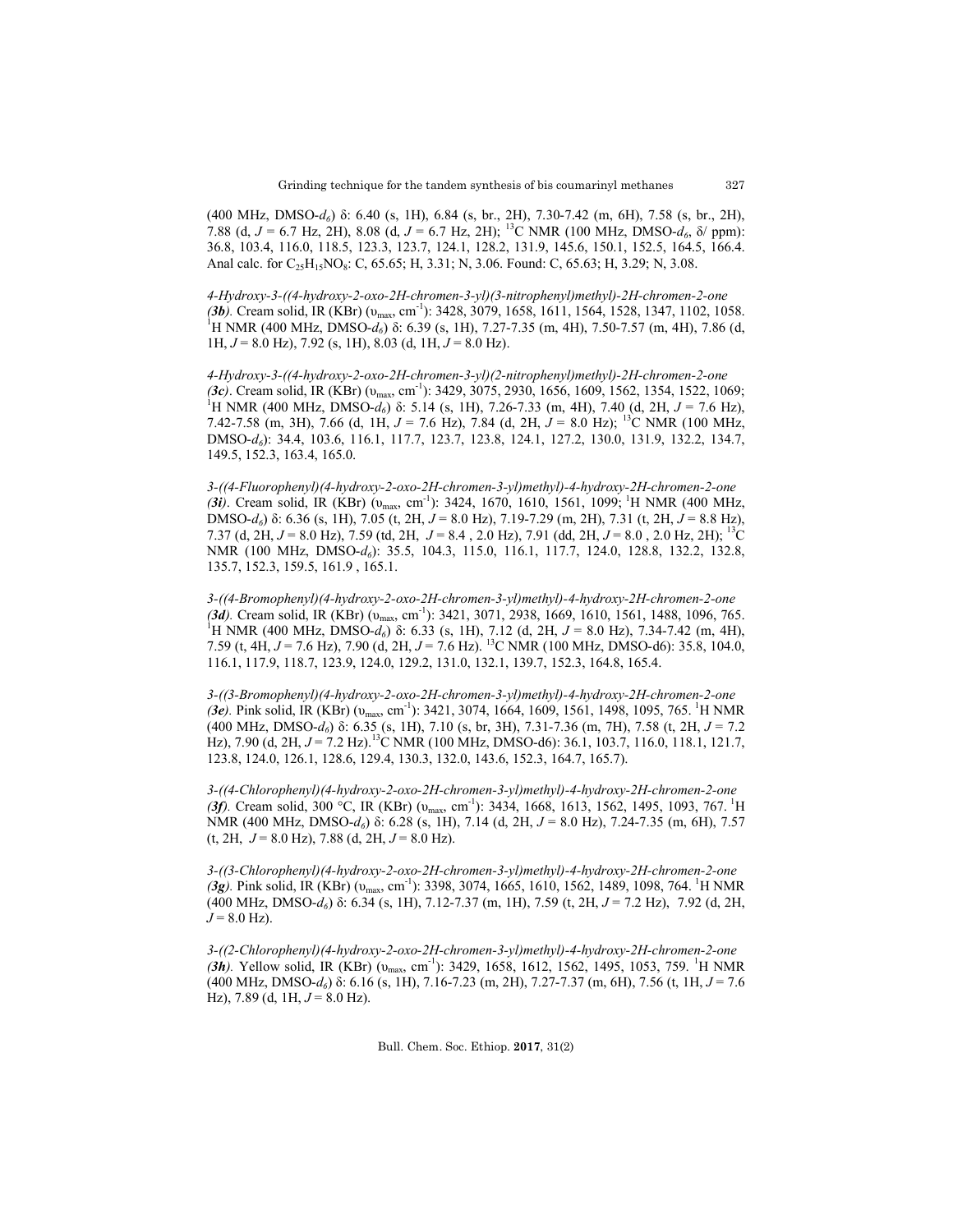*4-Hydroxy-3-((4-hydroxy-2-oxo-2H-chromen-3-yl)(3-hydroxyphenyl)methyl)-2H-chromen-2 one (3k).* Brown solid, IR (KBr) (υmax, cm-1 ): 3397, 1655, 1612, 1569, 1489, 1054. <sup>1</sup> H NMR (400 MHz, DMSO-*d6*) δ: 6.28 (s, 1H), 6.52-6.58 (m, 3H), 7.0 (t, 1H, *J* = 8.0 Hz), 7.30-7.37 (m, 4H), 7.59 (t, 2H, *J* = 8.0 Hz), 7.91 (d, 2H, *J* = 8.0 Hz).

*4-Hydroxy-3-((4-hydroxy-2-oxo-2H-chromen-3-yl)(2-hydroxyphenyl)methyl)-2H-chromen-2 one (3l).* Cream solid, IR (KBr) (υmax, cm-1 ): 3251, 3078, 1710, 1671, 1634, 1571, 1220. <sup>1</sup> H NMR (400 MHz, DMSO-*d6*) δ: 5.74 (s, 1H), 7.14 (t, 1H, *J* = 7.8 Hz), 7.19 (d, 1H, *J* = 8.0 Hz), 7.31-7.45 (m, 5H), 7.43 (d, 1H, *J* = 8.4 Hz), 7.48 (d, 1H, *J* = 8.0 Hz), 7.59 (t, 1H, *J* = 8.0 Hz), 7.69 (t, 1H, *J* = 7.4 Hz), 8.07 (brs, 1H), 8.08 (d, 1H, *J* = 7.6). 13C NMR (100 MHz, DMSO-d6): 28.7, 113.8, 116.1, 116.3, 116.5, 122.7, 124.0, 124.6, 125.4, 128.7, 132.3, 132.6, 149.2, 152.0, 156.3, 160.5.

#### **ACKNOWLEDGEMENT**

Financial support from the Research Council of Islamic Azad University of Rasht branch is sincerely acknowledged.

#### **REFERENCES**

- 1. Borges, F.; Roleira, F.; Milhazes, N.; Santana, L.; Uriarte, E. Simple coumarins and analogues in medicinal chemistry: occurrence, synthesis and biological activity. *Curr. Med. Chem.* **2005**, 12, 887-916.
- 2. Lacy, A.; O'Kennedy, R. studies on coumarins and coumarin-related compounds to determine their therapeutic role in the treatment of cancer. *Curr. Pharm. Design* **2004**, 10, 3797-3811.
- 3. Chougala, B.M.; Shastri, S.L.; Holiyachi, M.; Shastri, L.A.; More, S.S.; Ramesh, K.V. Synthesis, anti-microbial and anti-cancer evaluation study of 3-(3-benzofuranyl)-coumarin derivatives. *Med. Chem. Res.* **2015**, 24, 4128-4138.
- 4. Su, C.X.; Mouscadet, J.F.; Chiang, C.C.; Tsai, H.J.; Hsu, L.Y. HIV-1 integrase inhibition of biscoumarin analogues. *Chem. Pharm. Bull*. **2006**, 54, 682-686.
- 5. Choudhary, M.I.; Fatima, N.; Khan, K.M.; Jalil, S.; Iqbal, S.; Atta-ur-Rahman. New biscoumarin derivatives-cytotoxicity and enzyme inhibitory activities. *Bioorg. Med. Chem*. **2006**, 14, 8066-8072.
- 6. Roy, S.R.; Jadhavar, P.S.; Seth, K.; Sharma, K.K.; Chakraborti, A.K. Organocatalytic application of ionic liquids:  $[bmin][MeSO<sub>4</sub>]$  as a recyclable organocatalyst in the multicomponent reaction for the preparation of dihydropyrimidinones and -thiones. *Synthesis* **2011**, 14, 2261-2267.
- 7. Roy, S.R.; Chakraborti, A.K. Supramolecular assemblies in ionic liquid catalysis for Aza-Michael reaction. *Org. Lett.* **2010**, 12, 3866-3869.
- 8. Chakraborti, A.K.; Roy, S.R. On catalysis by ionic liquids. *J. Am. Chem. Soc*. **2009**, 131, 6902-6903.
- 9. Lee, J.K.; Kim, M.J. Ionic liquid-coated enzyme for biocatalysis in organic solvent. *J. Org. Chem*. **2002**, 67, 6845-6847.
- 10. Kefayati, H.; Asghari, F.; Khanjanian, R. 1-Methylimidazolium hydrogen sulfate/chlorotrimethylsilane: An effective catalytic system for the synthesis of 3,4 dihydropyrimidin-2(1*H*)-ones and hydroquinazoline-2,5-diones. *J. Mol. Liq.* **2012**, 172, 147- 151.
- 11. Yao, L.; Liu, Sh.; Li, L.; Yu, Sh.; Liu, F.; Song, Z. Synthesis of hydroxymethylfurfural from sucrose using Brönsted-Lewis acidic ionic liquid. *Bull. Chem. Soc. Ethiop*. **2016**, 30, 283- 288.